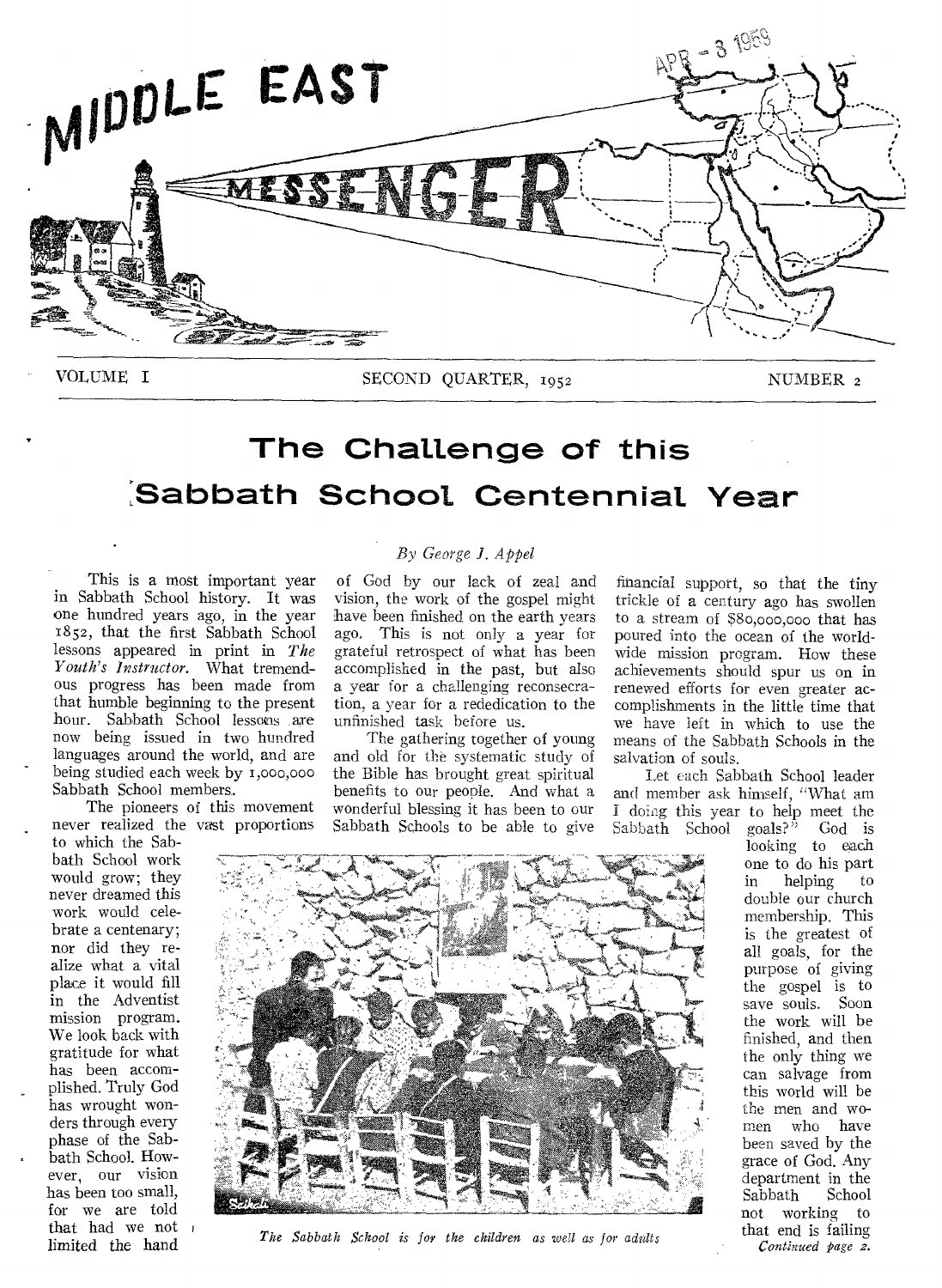#### *By A. R. Mazat*

**About three thousand years ago the psalmist asked a pertinent question : "If the foundations be destroyed, what can the righteous do ?" Psalm ii:3.** 

**As we read our newspapers and listen to the radio newscasts, it al**most seems that the foundations of society are being destroyed. Tresociety are being destroyed. **mendous upheavals are taking place in the Middle East, affecting the social, religious, industrial, and political equilibrium. Many old time standards are being discarded. We face an unknown and uncertain future. No man can tell what will be the outcome of conditions we see about us today. But cheer up, dear believer, for God knows the future better than we know the past; and**. **He still occupies the throne of universal sovereignty. "The Lord is in His holy temple, the Lord's throne is in heaven: His eyes behold, His eyelids try, the children of men." Psalm ii:4.** 

**During the hours of tension and strife, when danger confronts the people of God, we can cheer up as we listen to the voice of God: "He maketh wars to cease unto the end of the earth; He breaketh the bow and cutteth the spear in sunder; He burneth the chariot in the fire. Be**  <sup>E</sup>still **and know that I am God : I will be exalted among the heathen, I will be exalted in the earth." Psalm 46:9, Io.** 

**As we turn our attention away from the prattle of time and focus our eyes of faith on the plan of the Master, we are convinced that we need to cultivate that seriousness which stops short of moroseness, and a cheerfulness which does not descend to levity. We ought so to live from day to day that** *we* **can carry with us the consciousness of divine acceptance, recognizing that God is our Father, Christ our Saviour, and the Holy Spirit our Counselor. This means renewed consecration daily of**  all **that we are and have. It means submission to the divine will in ways the Master may choose for us. It means faith to believe that "all things work together for good to them that love God." Rom. 8:28.** 



**Let not the thunder of prevailing circumstances interfere with your ardor in witnessing for the Master. Remember, God has not abdicated. He is the righteous ruler of the universe. He keeps account with the nations and watches over His own.** 

 $\boldsymbol{U} \boldsymbol{P}$ 

**"Brethren, it is no time now for mourning and despair, no time to yield to doubt and unbelief. Christ is not now a Saviour in Joseph's new tomb, closed with a great stone and sealed with the Roman seal; we have a risen Saviour. He is the King, the Lord of hosts; He sitteth between the cherubim; and amid the strife and tumult of nations He guards His people still. He who ruleth in the heavens is our Saviour. He measures every trial. He watches the furnace fire that must test every soul. When the strongholds of kings shall be overthrown, when the arrows ,of God's wrath shall strike through the hearts of His enemies, His people will be safe in His hands."** *Testimonies, vol. 5,* **page 754.** 

**May the indwelling of the Holy**  Spirit **in our lives cause us to cheer up, and motivate us to rise up and witness for the Master.** 

#### STEP BY STEP

As thou goest, step by step, He'll open up the way. He will not show ,thee all thy course, Put following day by day As He shall lead thy feet along, There'll be no cause for fear, For step by step along life's road Thy way shall be made clear.

He'll take thy trembling hand in His, Thy faltering footsteps guide, And hold thee close when fierce winds blow, Against His sheltering side. Thou shalt not stumble on the way-This is His promise sure. If thou wilt walk the Master's way He'll make each step secure.

Then trust His leading, even when Thou canst not see tomorrow. He would not have thee know toda3 Of future joy or sorrow. But step by step, thy hand in His, He'll show the path ahead, And step by step He will make clear The road you are to tread.

Then do not rush before the Lord. Thy life's a secret kept By Him Who doeth all things well. He'll guide thee-step by step. M.B.

*Continued from page 1.* 

**in God's purpose for it. The following is a call from Elder Branson, the president of the General Conference, to all our Sabbath Schools :** 

**"Wouldn't this year, the one hundredth anniversary of the Sabbath School, be the time to go out and double our Sabbath School membership ? We have the organization for it. We have the leadership. If we don't do it soon, we will be so decrepit that we can't do it. If we are one hundred years old this year, let's do it before we get to be one**  hundred and one. **with the idea that we are one hundred years old. We have had enough experience. If we don't know how to do it now, we never will. If there are children in the Sabbath School who are unconverted, let's get them converted this year. If there are youth in the Sabbath School who are not members of the church, let's bring them into the church this year. If there are young people in 'the** homes **of our people who are not members of the Sabbath School, who have slipped away, let's get them back this year. Let them know that we want them, that we** miss **them. And then let us really go to work on this branch Sabbath School idea, until we can bring the people right into the church and the fellowship of our organization. I** believe we can **do a great deal by inviting our neighbors and friends into our parent Sabbath Schools. But if we do invite them. we shall have to pay a little attention to them when they come. We shall have to work for them."** 

**While enjoying all the wonderful blessings that come from united Bible study in the Sabbath School, let us not fail to remember, in a spirit of sacrifice, the needs of the world wide mission program. Let us give more this year than we have ever given before. The Sabbath** School **offerings have hen making successively ascending records. However, the needs of the hour** are **such that we**  must experience even greater **liberality.** 

**The Middle East Sabbath School Department is appealing to you to join hands with our Sabbath Schools around the world in makng this year a crusade year in meeting the challenge in every line of advancement in Sabbath School endeavor.** 

**If all Sabbath school members were just like me, What would our Sabbath schools** 

**in the Middle East be ?**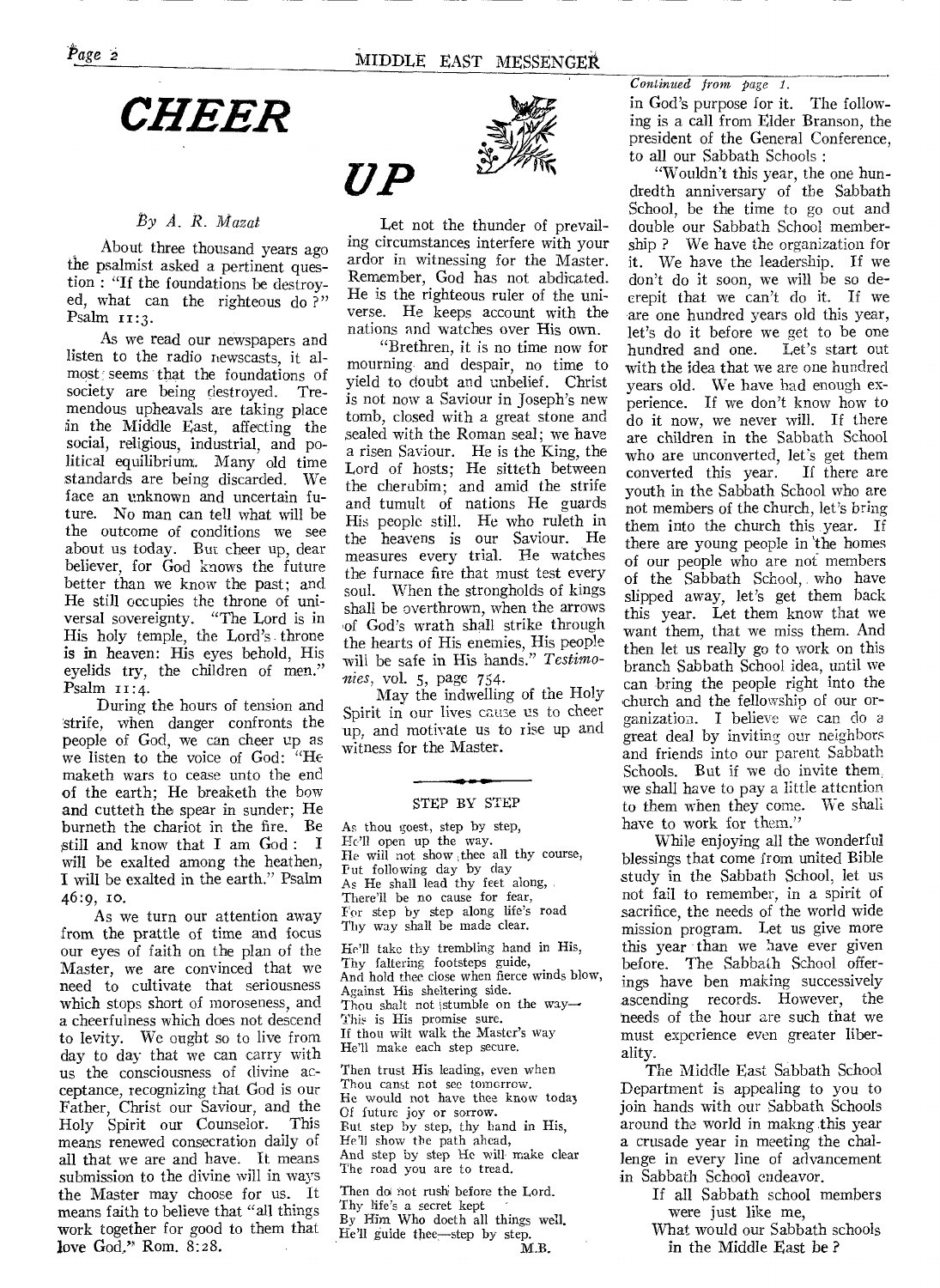# *We Were Sent*

### *By Wadie Farag, RcGlio Secretary Middle East Division*

In September, 1951, Elder Hartwell told me that committee action had been taken that visits should be made to the churches in the East Mediterranean Union on behalf of the Ingathering, the Voice of Prophecy, and the HOPE magazine. It was his suggestion that this itinerary begin in Jordania and then continue in Iraq. Since the brethren were considering the possibility of asking me to accompany Elder A. R. Mazat, the new division Home Missionary and Publishing secretary, around the field, it was decided by the division committee in October that we should combine our efforts for the furtherance of these campaigns in the East Mediterranean Union. I had known Brother Mazat at the Theological Seminary in Washington when we were both studying there, and it was with pleasure that we joined forces in the work in the Middle East.

To begin the campaign a rally for the workers was held in the Beirut Arabic church on October 3. Each worker pledged to raise a certain sum<br>in the Ingathering. This was an in the Ingathering. excellent beginning. Nothing bespeaks success in any campaign more than united effort, when all rally as one man to finish the task. Enthusiasm begets enthusiasm, and confidence begets confidence. Everyone seemed desirous of doing his share for the Master.

Ingathering times are festival times among God's people. These are the times when the church goes out in a special endeavor to tell the world about Christ and His work on earth. There is no work more honorable, no work more noble, than to stand in the place of the divine Nazarene and interview the thousands of judgment-bound men concerning the work of God done in their neighborhood. To go from door to door and knock and wait—this is Christ's method. To be refused and ridiculed—this is Christ's experience. To be welcomed and honored—this is Christ's glory. Altogether it is living out the life of Christ for our good and for His honor. It is following Him who "went about doing good." Thank God for the many who are "going about" with the message in the Middle East Division. This is perhaps the surest sign of His soon coming, for, "the work of God in

this earth can never be finished until the men and women comprising our church membership rally to the work and unite their efforts with those of ministers and church officers." *Gospel Workers,* page 352.

We began our itinerary by going to Tripoli in North Lebanon to work with Elder and Mrs. Olson and Broher Mousa Ghazal. It was very fitting to begin the Ingathering work in this section, for the enthusiasm of these workers inspired us. In a few hours this group in' Tripoli was able to collect more funds than what had been collected the year before from all of North Lebanon. Our hearts were warmed, for we felt that surely the Lord had sent His angels before us, and with courage we began our trip to Jordania.

Difficulties will always confront us. Christ never promised us an easy road. But what are difficulies compared with the joy of working for Him ! In times before, our work in Jordania has gone slowly and with many difficulties. This year we did not know what awaited us. In Amman we met Brother Mousa Azar, Miss Hanna Jubran, Miss Rose and Miss Angel Dikran. This quartet works in the school there in perfect harmony, and they rallied to the cause of Ingathering, accompanying us to visit the leading men in Amman. With the exception of a very few, those whom we met showed great appreciation of the work we are doing and were extremely cooperative. In less than a week the church in Amman raised for Ingathering more than five times what was raised the year before.

From Amman we drove to Baghdad, where we met with Brother Fielder and his committee and planned for the campaign in that mission territory. It was decided to begin work in Kirkuk and Mosul. We drove to the north in Brother Fielder's car. On the way we stopped several times to inquire about the road and were invariably advised not<br>to continue for fear of bandits Soon to continue for fear of bandits. we were stopped by the police, who inquired if we were armed. They insisted that from there on we must be accompanied by an armed police escort who sat in the back seat.

The next day we met Brethren Behnam and Ephraim and 'went to work. After several successful local contacts, we spent quite a bit of time interviewing the sheikhs and aghas.



For weeks we had been talking about the possibilities of meeting these local rulers, and now we had the opportunity. What an experience to meet these feudal lords ! Most of them are illiterate, but they are very commanding in appearance. They impress you by their stately mannerisms: and unparalleled hospitality. They have the custom of always repeating the last word or words of each phrase their guest utters in the course of the conversation, to manifest their interest in the subject under discussion. Should the guest happen to be seated near the door, it is customary for them to ask him to change his seat and move to a place of higher honor. We remembered Christ's words, "Sit down in the lowest place, that when he that hath bidden thee cometh he may say to thee, Friend, go up higher." The visits to these sheikhs were not only most enlightening, but most fruitful. They were the most generous and most sympathetic individuals we met in our solicitation campaign. Their generosity boosted the Ingathering in 1951 to more than twenty times what it was the year before.

It was in Baghdad that the most successful campaign was held. On our return from Northern Iraq we found that some preparations had been made, and our leaders, teachers, and members were all out for the Ingathering campaign. None could forget the enthusiastic spirit shown by the entire group, or the sight of Brother Hilal as he ran from place to place inquiring for the homes of the sheikhs. In the first day of the campaign the Baghdad church became a "Minute-man" church.

> *Continued page 7.*  $\mathbb{R}^{n}$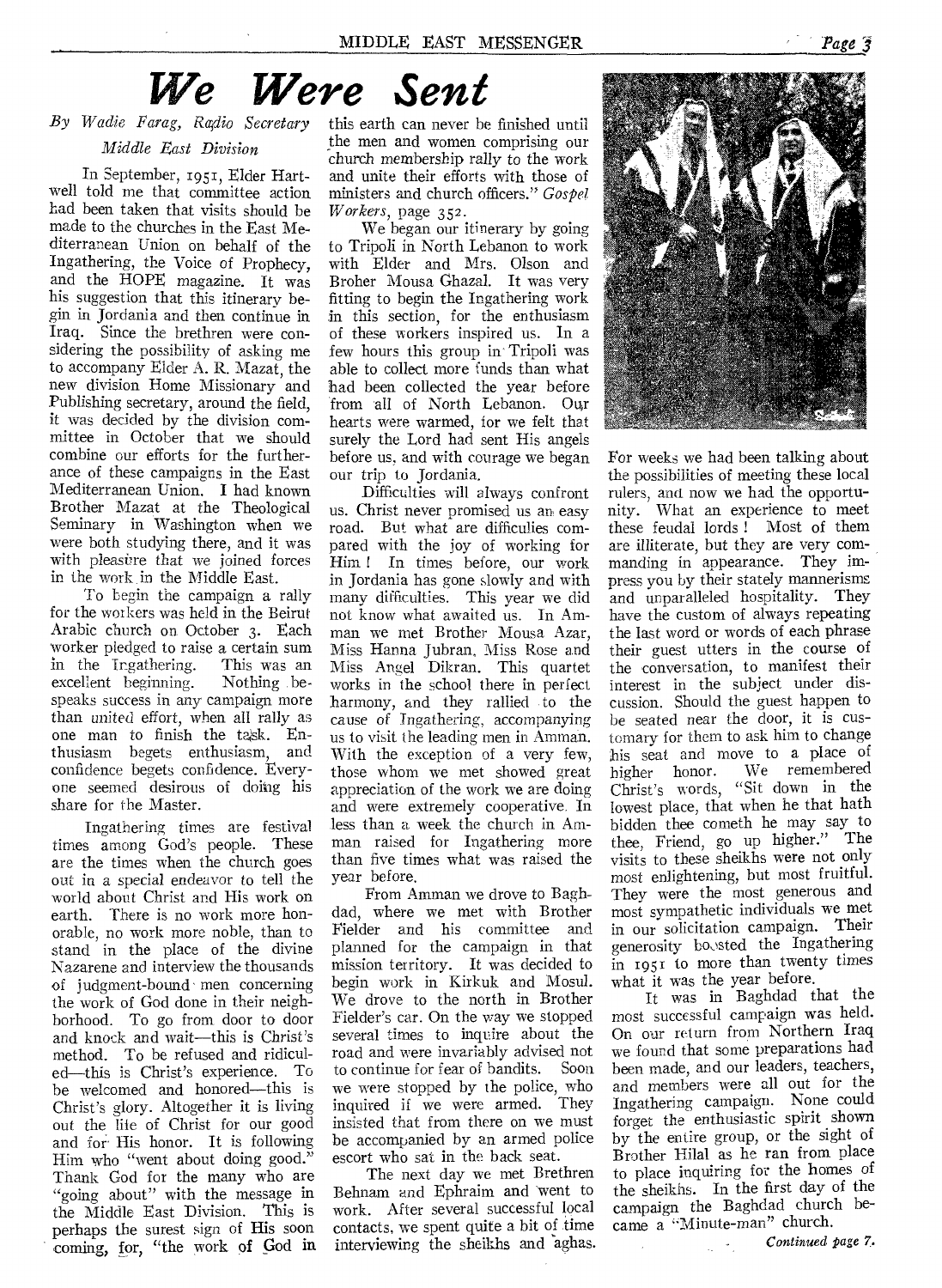## *PLANS FOR THE DAR EL SALAAM HOSPITAL*

*By K. H. Pihl, M.D.* 

News of the Dar El Salaam<br>Hospital is always interesting always interesting throughout the entire Middle East Division because of the unique position which this hospital holds. It is one of our only two medical institutions in the entire division, and it serves all the countries of the Middle East through its school of nursing and through the good will which it has fostered in the hearts of many Moslem people. God is blessing this medical arm of the Third Angel's Message, and the future is promising of even greater success.

As we all know, the present facilities are inadequate, and they have proved a financial burden upon the budget, mainly because the present building is too small to admit enough patients to pay for the large overhead. Also there are constant repairs necessary to maintain, this old plant, which was never built or planned for medical work. Therefore, there has been in the minds and hearts of the leaders of this division for many years the hope of having a new and larger plant that would be a credit to our medical work. These hopes are now almost out of the planning stage, and we are expecting, if all goes according to present plans, to break ground for the new building this month.

Through the recent efforts of our workers we were fortunate to obtain three large tracts of land in one of the best parts of the city of Baghdad.

The news of this acquisition appeared in the local papers and also in the *Review and Herald* last year. An agreement was signed with the Iraq government for a ninety year lease of this land, with the understanding that a hospital would be built there within three years from the date of the signing of the contract.

Through the efforts and suggestions of many interested persons the plans have been drawn up for a fiftybed, two-story, modern structure. The foundations are to be made strong enough so that if later the need is apparent, the third floor can then be constructed, thus adding another sixty-five to seventy-five beds to the hospital's patient capacity. Space has been allowed in this new building for a large hydrotherapy department, such as is found in Skodsborg, Loma Linda, and other Adventist medical institutions. A call was placed some time ago for a couple trained in physical therapy to join our staff for service in this department. The plans also provide that large sections of the hospital be given over entirely to charity medical aid. The first floor left wing will contain the out-patient department, and on the second floor there are to be three charity wards.

Just recently an order has been placed fcr a zoo milliampere X-ray machine, which, when installed and put into use, will make our X-ray department the best of its kind in



*Dr. Pihl Examines a Prospective Patient,* 

the city of Baghdad. The hospital staff is working toward making all the departments a credit to the institution, in order to interest the local doctors in referring their patients to us for care.

Soon after the construction of the new building is started we will be joined by Dr. Paul Yingling and Dr. Milena Simeckova from America. Dr. Yingling is now completing his training in the specialty of eye, ear, nose, and throat at the White Memorial Hospital, and when he joins our staff he will have the certificate of the American Board in that specialty. Dr. Simeckova :s now taking advanced work in obstetrics and gynecology, and she will be a real asset to our maternity and surgical services.

At the present time we have twelve nurses in training in the Dar El Salaam School of Nursing. Last year five girls were in the first graduating class, and these are all now employed by the institution. Many patients are attracted to this hospital because of the excellent care rendered by our well-trained Christian nurses. Another class of nurses will graduate this year, and a new class of beginning students will enter training next fall. The local government officials look with favor upon this branch of our work, and they are willing to assist us in every way possible to enlarge the enrollment of the nurses' training school. Applications for those desiring to enroll in the next class of nurses should be sent in to the Director of Nursing just as early as possible.

This institution has proved a real blessing to the furtherance of the Third Angel's Message in the past, and we believe that the hospital, housed in its new and adequate quarters, will serve a vital part in the finishing of the Lord's work in the Middle East.

SCHEDULE OF CHURCH **OFFERINGS** *Regular Monthly Offerings*  1st Sabbath. ...Local Church Evangelism 2nd Sabbath....Church Expense<br>2rd Sabbath....Education (Local 3rd Sabbath ... Education School) 4th Sabbath. . . . Church Expense 5th Sabbath. ...Poor Fund *Special Offerings*  April 5...... S. S. Expense Offering June 21..... S. S. Expense Offering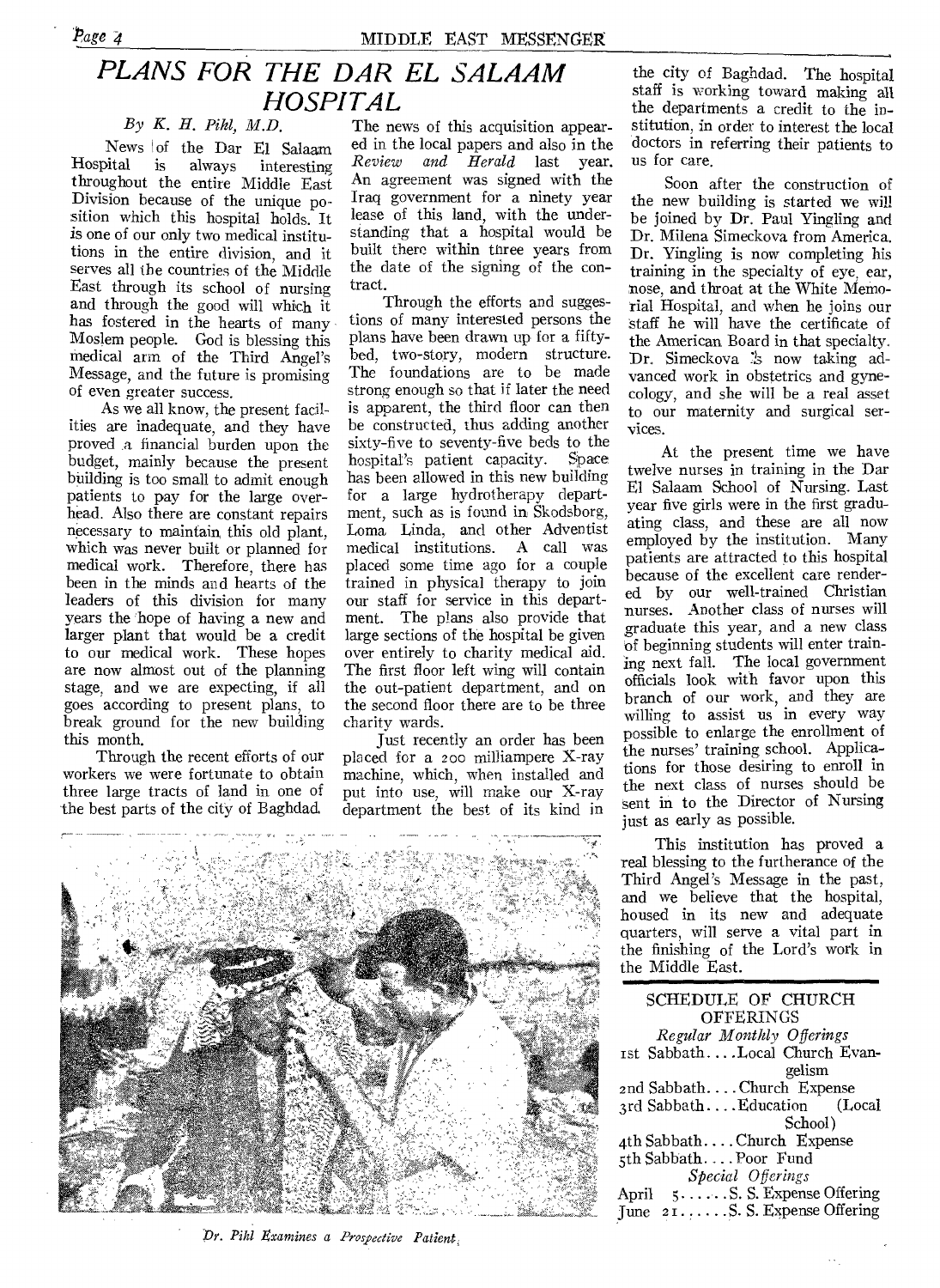# THE VOICE OF PROPHECY IN EGYPT

#### *By Farag Assad*

*If* there is any office of which it can be said that it demands devotion and diligence, this is true of the office of the Voice of Prophecy. We believe that this work is not in vain. Like the work of the farmer, who scatters the grains of wheat on the ploughed soil, so the work of the Voice of Prophecy goes forward with the certain hope of a good harvest. There are many clear evidences that the Holy Spirit is preparing the hearts of the people for the truths in the Voice of Prophecy lessons. In this hour in which we are living there seems to be a real famine, "not a famine of bread nor a thirst for water, but of hearing the Word of the Lord". Hungry souls are being filled by the spiritual bread from God's storehouse through the work of the Voice of Prophecy.

'The staff of the Voice of Prophecy office in Egypt is greatly encouraged from time to time when they receive testimonies which speak of the great spiritual benefits the students are gaining through the study of their lessons. Some students testify that they have received help sufficient to enable them to abstain from smoking. Others who had been discouraged and had been going through adverse circumstances have received new hope and new courage from the systematic study of the Word of God. There are still others in Ras-Ghareb, in the Sudan, and in other remote places, who were spiritually starving for lack of the Bread of Life, and who now are grateful for the light that they have received through these lessons.

Our field secretary, Brother Hilmy Barbawy, has found great encouragement in his endeavors in promoting the interests of the Voice of Prophecy. An interesting experience *The Voice of Prophecy Staff in Egypt with one day's mail.* 

came to Brother Barbawy when he approached a certain individual about enrolling in the Voice of Prophecy. As soon as this individual realized that these were Adventist lessons which were being offered, he immediately enrolled. After signing his<br>name he made this statement : "I name he made this statement : have learned to love the Adventists I first contacted them when I was in Ethiopia. I admire their character and the high standards which they stand for. I wish it were possible for all my friends to enroll in this correspondence school." How careful we should be that our influence always tells for the right, that all who know us may say, "I have learned to love the Adventists."

Although this new branch of the Voice of Prophecy began in Cairo only this last year in May, 1951, yet we now have nearly 20,000 enrollees. Of this number there are more than 2500 active students; that is, students who consistently and regularly prepare and send in their lessons. Of these 2500 there are a few who at the present time have already attained lessons twenty to twenty-two, which deal with the<br>Sabbath question Some of these  $S_4$ shbath question.

| rophery. All interesting experience Satibarii question. Some of enco-          |                                                  |
|--------------------------------------------------------------------------------|--------------------------------------------------|
|                                                                                | :CHURCH CALENDAR                                 |
|                                                                                | Second Quarter, 1952<br>$\overline{\phantom{a}}$ |
| Date                                                                           | Special days                                     |
| March 22 to April 5    "Hope" Campaign                                         |                                                  |
| April 5     Colporteur Rally                                                   |                                                  |
| May 3      Home Visitation Day                                                 |                                                  |
| $\rm{May\,\,io\,\,{}.\dots\,{}.\dots\,\,{}.\dots\,\,{}.\dots\,\,{}.\dots\,.{}$ | Medical Missionary Day                           |
|                                                                                | Local Church Evangelism                          |
| June 21  Sabbath School Rally                                                  |                                                  |

**GOD IS EXPECTING YOUR WHOLE HEARTED SERVICE ON HOME VISITATION DAY, MAY 3.** 



individuals who have come face to face with this important question are sincerely soliciting our prayers that they might be able to keep the commandments of God fully. These individuals need to be contacted personally by evangelists. Truly the harvest is great, but the laborers are few.

It may be interesting to note that the mailing of Voice of Prophecy literature alone could keep the office busy the year around. This last holiday season we sent Christmas greeting cards to practically all of our active students. These greeting cards were prepared with a slip enclosed soliciting names of friends who might also desjre to enroll in the Voice of Prophecy Correspondence School. Up to the present time we have received 1500 names from this means alone. It is truly wonderful to see the way in which nearly all of the students bring the names and addresses of their friends and relatives to us, so that they too might be benefitted by the help which the students themselves have received. Some who have felt especially indebted to the Voice of Prophecy school have made contributions to help carry on the work.

Surely the Voice of Prophecy is one of God's greatest instrumentalities, one by which the Advent message may find its way to every sincere heart in all lands. It is also a definite sign of the Lord's soon coming, for He is cutting His work short in righteousness by just such means as the Voice of Prophecy. We solicit your prayers that we may all be ready to meet the Lord when He comes, together with those for whom we have labored.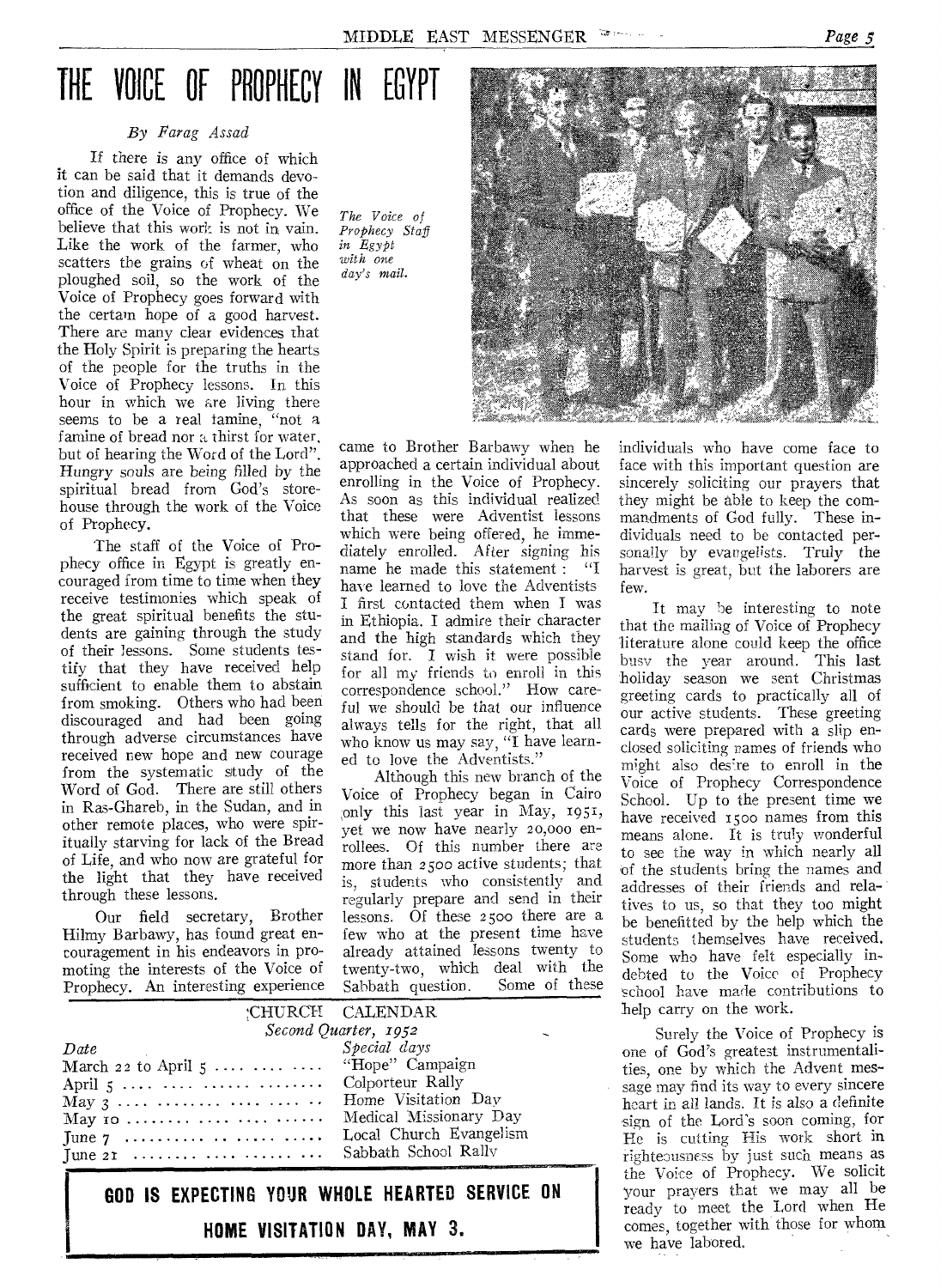# *IN OTHER LANDS*

#### *By S. E. Opam West African Union*

About nine miles north-east of Kumasi, capital of Ashanti, is a little town which is the home town of Abraham Amponsa. Amponsa, a a weaver of fancy, native ashanti cloth, is a man of about fifty years of age. Before he became an Adventist, about thirty years ago, he was an ardent Methodist member. But the Third Angel's Message soon found him, and he has become an enthusiastic member ever since.

As a lay preacher, his activities have been extensive, and recently he has proved himself a very able cruisader against Gold Coast idol worship. One day he entered a village where some three hundred pagans had assembled for a fetish festival. He saw the possibility of reaching this company of pagans with the wonderful tidings of a soon-coming Saviour, so he started to preach. His message was clear and decisive and pointed out to the listeners their danger and need, so he soon became the chief object of attraction in the village. Then, all of a sudden, the fetish priest who claimed to be under fetish inspiration, approached the preacher and delivered to him the message he had from Satan. said that Amponsa must leave the village at once, and if he said any more he was to be put to death with the fetish priest's special spear. Amponsa courteously explained that his sermon should be preached to the end and that he could not stop before then. As he was saying this the fetish priest came back with his spear in his hand, and with one wild dart forward he threw the spear, intending to plunge it into Amponsa's stomach. But somehow the spear But somehow the spear swerved from its intended course and pricked the preacher's foot, piercing through his shoe and his foot and the tip sticking into the ground beneath. Some church members who were present tried to pull the spear out, but it could not be removed, and they hurried him to the nearest hospital which was twelve miles away. A few days afterwards Amponsa was well again, and he resumed his lay preaching quite undaunted wherever and whenever the opportunities offered themselves.

A year or two later Amponsa and other brethren of the church observed that the fetish dances in connection with the worship of "Tigare", an idol newly brought to Antoa, were always thwarting the activities of the Seventh-day Adventist church members in that place. One evening he called a meeting of a few of the brethren, and they had a discussion and laid plans as to how best they could get rid of this nuisance. After a short prayer, in which they asked God to keep them from danger, it was proposed that the idol should be captured that night.

Now the idol consists of a dirty, medium sized pouch, some knives and a few other dirty things. After having entered the room in which these things were kept, Amponsa took up one of the dirty knives, and pointing it at the pouch he said, "You fetish, to you I am speaking. I point this knife at you, your own knife. If you have anything to say, say it. If you do not speak after five minutes I will stab' you with your own knife. Do you hear that?" As no reply came, Amponsa stabbed the pouch. "Ti you are able to speak, shout to your people to come to your rescue, for I am going to capture you tonight." Still there was only silence. soAmponsa took the pouch, collected the knives and other things, and left for his house.

Next day, when the idol worshippers gathered together and started their fetish dancing they finally decided to go to the house of their idol and bow down to it, but alas, when they got there, there was nothing in the room. Messengers were quickly despatched to a far place in the north, where the idol had been bought, to see if it had returned there, but the chief fetish priest replied that the idol had not come there. So the messengers returned, and a general frantic search for the missing "god" ensued, but to no avail.

Amponsa is still keeping this idol and spear, and with these weapons of Satanic deception he is going from place to place in the Gold Coast, persuading men and women to turn from these vanities unto the living God, "which made heaven and earth, the sea, and all things that are therein."

(Note : *A tort;on of the Thirteenth Sabbath offering which is taken on March 29 will .,•o to the West African Union Mission for medical work.)*   $\chi^2/\chi^2$  $1.7721$ 

#### *Calling the Advent People to a Concerted Action sand the Finishing of the Work Preamble*

The hour is late. World conditions testify that the close of probation looms ahead. Multitudes have perished without the saving knowledge of the gospel, and additional millions will not hear God's last message of mercy unless the remnant church in concerted action quickly lightens the earth.

It is made clear to us by the Lord's messenger that if the Advent people fulfill certain conditions they will arrest the attention of a world plunging blindly on to doom. We read :

"If Christians were to act in concert, moving forward as one, under the direction of one Power, for the accomplishment of one purpose, they would move the world." *—* 

*Testimonies,* Vol. 9, p. 221. To us it is clear that the "one Power" is the Holy Spirit. "The accomplishment of one purpose" can mean nothing less than the finishing of God's work on earth. To "act in concert," and "move forward as one" is a clarion call to all God's workers. This call challenges conference and mission administrators, evangelists, pastors, departmental secretaries, Bible instructors, medical workers, teachers, colporteurs, institutional workers, adult church members, youth, and children everywhere to mobilize and coordinate now their resources, talents, and efforts in a concerted unparalleled and worldwide evangelistic campaign. To our supreme objective we subordinate every other interest.

In view of the lateness of the hour, and this call from Heaven for united and coordinated action under the leadership of the Holy Spirit, and recognizing that the outpouring of the latter rain cannot be given in its fullness until all sin is put away, and in harmony with action of the General Conference in session in San Francisco,

*We recommend :* 1. That a revival effort of one week to ten days duration be held in *each* church, school, and institution in our Division as soon as possible, and further, That the Sabbath services, the prayer meetings, workers' meetings, the Missionary Volunteer Week, the fall Week of Prayer, and the camp meeting be recognized as appropriate seasons for these special revival seryices.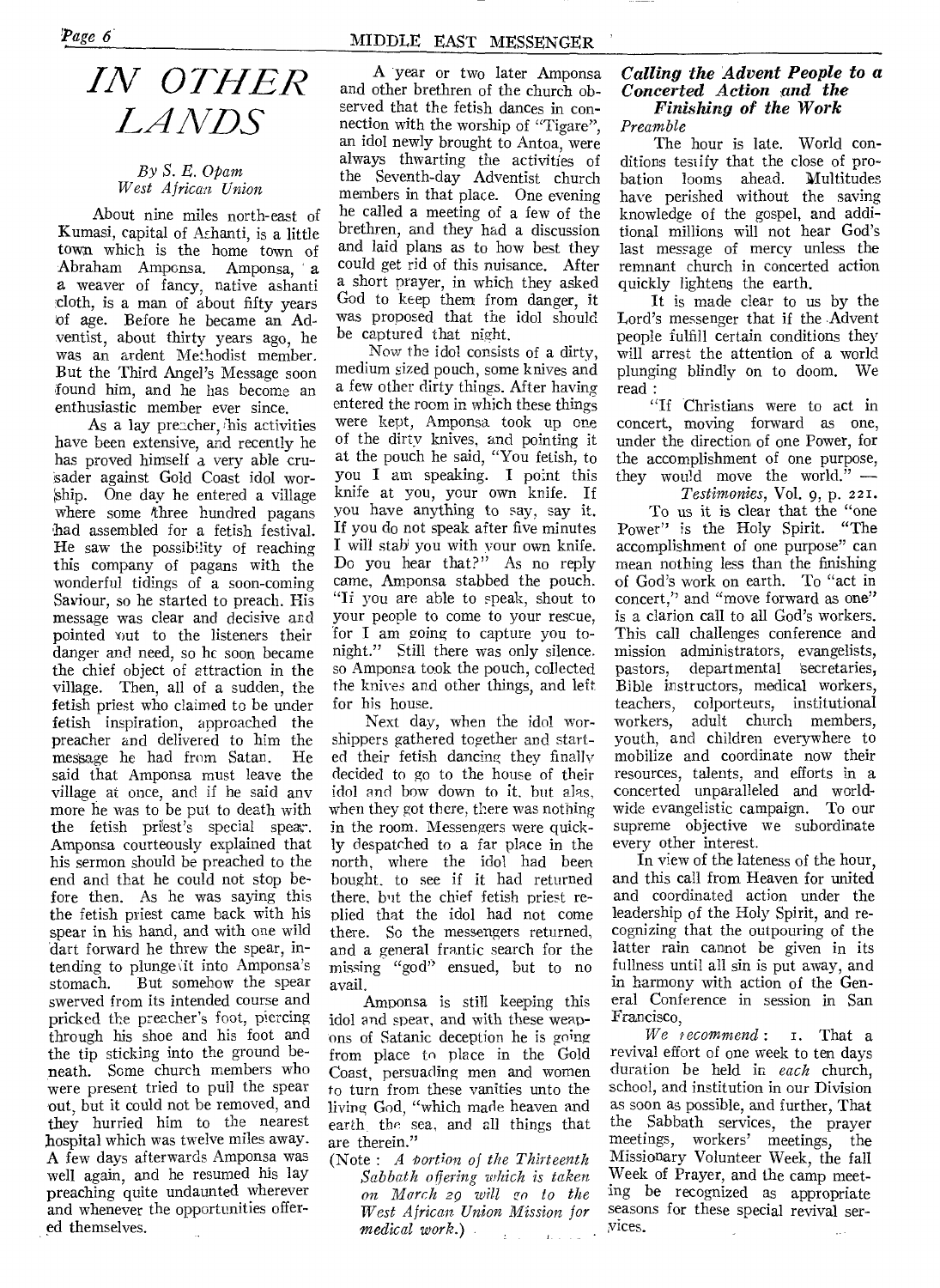a. That the purpose of these meetings be to call our ministry and our people to a complete renunciation of sin and a full reconsecration of our hearts and lives to God.

b. That in order to reach all our churches as quickly as possible, division, union, institutional and local administrators personally take the lead in preaching and visiting; and also arrange for ministers, departmental secretaries, office workers, and capable laymen to join in this revival.

c. That the burden of instruction given at these meetings be :

- 1. Confessing and forsaking all sin.
- 2, Walking in the full light of all revealed truth.
- 3. Maintaining victory over sin's power through Jesus Christ.
- 4. Receiving the Holy Spirit by faith.
- 5. Rejoicing in the peace and power of fellowship with Jesus.
- 6. Dedicating our all *now*  that God may finish His work through us.

2. That we unitedly work toward the immediate objective of doubling our membership.

a. That in the large cities of the Middle East evangelistic teams conduct representative evangelistic campaigns.

b. That district leaders and minsters conduct evangelistic campaigns in all parts of the area assigned as their field of labor.

c. That.capable laymen be called upon to unite their efforts with the ministers and church officers in these evangelistic endeavors.

d. That our churches be helped to recognize that the minister's urgent task is the gathering in of the lost, and that church officers assume greater responsibility in the effective operation of the church, and further that trained laymen be directed in neighborhood evangelism.

e. That special efforts be made to reach the unentered and unworked sections of all our fields, and that these endeavors, wherever possible, be preceded by well-planned Bible correspondence course campaigns, radio evangelism, young people's "Share Your Faith" activities, literature distribution, home visitation, branch Sabbath Schools, colporteur evangelism, health evangelism, the conducting of cooking schools and home nursing classes, and the holding of other meetings.

f. That the division, union and local conference and mission field committees take the lead in planning their budgets so as to provide operating funds for evangelism.

3. That the various departments—Ministerial, Home Missionary, Sabbath School, Missionary Volunteer, Medical, Educational Publishing, Voice of Prophecy along with the schools, hospitals, and pub *ishing* house, give special study to synchronizing their efforts, literature, and equipment to this united soul-winning advance.

4. That we appeal to our people to speed this forward evangelistic move by a faithful stewardship *of* the means which God has placed in their hands, and that our ministers educate our people in the payment of an accurate tithe, so that God's cause may have ample means to implement this soul-winning program.

### WE WERE SENT

*Continued from page 3.* 

Again in December it was the privilege of Elder Mazat and myself to itinerate together, this time visiting Basrah in company with Brother Yousif Fargo in the interests of Ingathering, and then going from there to some of the unentered territories to the south. Our experiences in securing visas and permits, our interviews and contacts with the people, and the providences of the Lord in leading us on this trip would fill a book. Out health books were carried to their destination on one part of the journey by a sheikh, the brother of the leading ruler. We were granted an interview with one of the local sultans, who was very much impressed with our health books and temperance beliefs. Our reception by this ruler was an experience we shall not soon forget, and as a parting gift we were presented with Arabic costumes, in every detail resembling the clothes' that the king himself wore. Since our interview occurred on Christmas day, we felt as if we had really received some wonderful Christmas gifts. It was the request of this sheikh that the editor of the local journal copy verbatim those portions of the health book which had to do with temperance. We were entertained for four days as the guest of this ruler, and during that time were able to sell health books worth the equivalent

of more than U.S. \$700.00, and hundreds of names were collected for the Voice of Prophecy Bible course. We felt that the Lord was opening the way before us, and it was evident that His hand was ever guiding us.

We were privileged to visit Kuwait and to meet there Brother Duncan Webber and his wife, the only Adventist family in that territory. Returning to Beirut we thanked God for His leading and protection, and prayed that the contacts made in these new areas might prove fruitful in souls for His kingdom.

#### HERE AND THERE

#### *Continued from page 8.*

made to start a J.M.V. Society, and all through the Union our schools are cooperating in our plans to have J.M.V. work as a part of the school program. Besides our goals in soulwinning endeavors we aim to have every worker taking up and completing the Master Guide Course befor the end of 1952."

From the Sabbath School secretary of the Nile Union. we hear that there are now eight branch Sabbath Schools organized throughout the mission. We are happy for the new interest in the Sabbath School work.

#### *IRAN*

Extensive repairs have been made on the Sultanabad Hospital in Arak, and Dr. Lesovsky has now received his final permit for the practice of medicine. The hospital staff is happy to report that they are busy caring for the sick who have been coming in increasing numbers

Elder and Mrs. R. C. Skinner of Oregon have accepted a call to work in Iran and will be sailing for that field soon.

121011•01.11MMISIMMM

#### DIVISION DIRECTORY

|                                           |  | Geo. J. Appel |
|-------------------------------------------|--|---------------|
| Secretary-Treasurer ________ C. C. Morris |  |               |

DEPARTMENTAL SECRETARIES

|                   |  |  | Educational & Y.P.M.V.  T. S. Geraty                             |
|-------------------|--|--|------------------------------------------------------------------|
| Home Missionary & |  |  |                                                                  |
| .                 |  |  | $\mathbf{r}$ $\mathbf{r}$ $\mathbf{r}$ $\mathbf{r}$ $\mathbf{r}$ |

| Radio __________________ Wadie Farag |               |
|--------------------------------------|---------------|
| Sabbath School &                     |               |
| Ministerial ___________              | Geo. J. Appel |
|                                      |               |

MIDDLE EAST MESSENGER

Published quarterly as the Official Organ of the General Conference of Seventh-day<br>Adventists. Middle East Division, Middle East Division, P. 0. Box 1011, Beirut, Lebanon.  $\overline{1}$